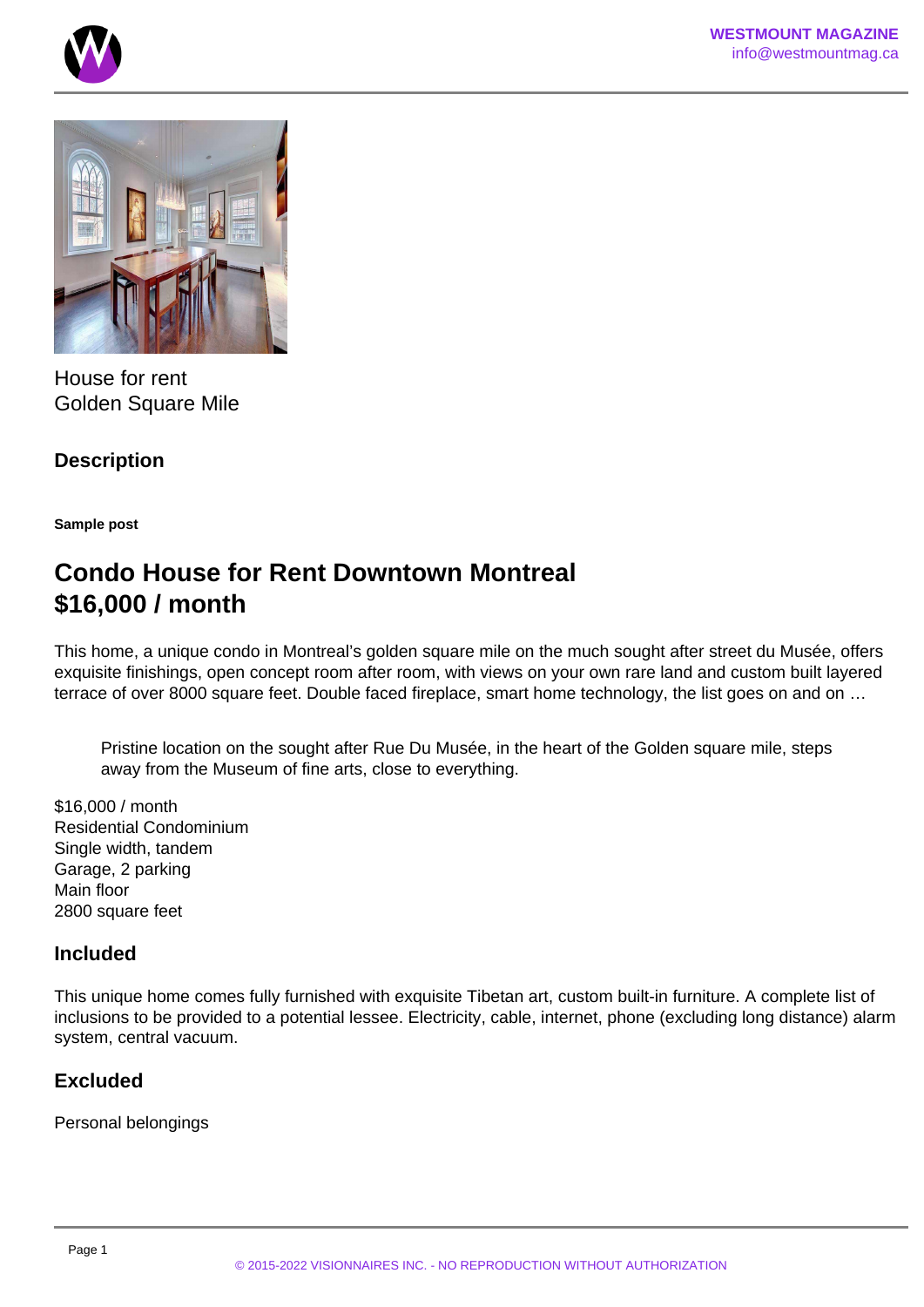

### **Features**

Two level executive appartment with 2,800 sq.ft. of living space

- 4 bedrooms
- 2.5 bathrooms

Outdoor space:

- 8000 sq.ft of private land
- Beautiful large patio with built-in bar & BBQ
- 1 tandem indoors garage (space for 2 cars)

Main features of the home:

- High ceilings
- Arched architectural windows
- Double sided gas fireplace
- Central heating + base boards
- Built-in audio system
- Custom built furniture
- Original Tibetan art work
- Alarm system

Kitchen appliance includes:

- Liebherr fridge
- Thermador oven
- Miele gas stove top

**Heating** Internet Cable TV

# **NOTES**

No pets Non smokers No subleasing permitted Tenants shall sign the rules and regulations of the building Tenant must purchase tenant liability insurance with a personal tenant insurance.

### **Category**

- 1. Featured Real Estate
- 2. House for Rent
- 3. Real Estate

### **Tags**

- 1. Golden Square MIle
- 2. luxury condo
- 3. montreal